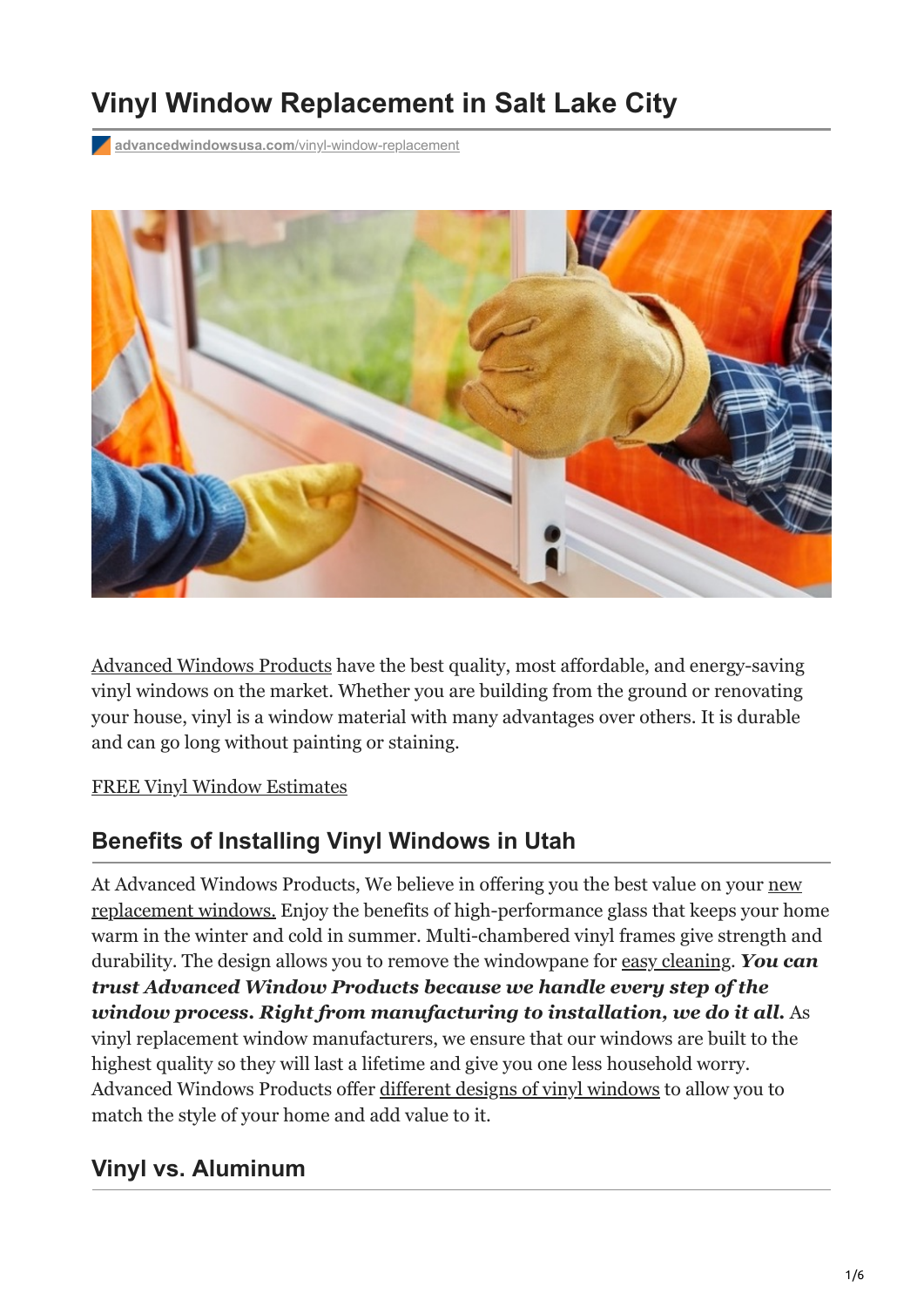Vinyl ensures better energy efficiency, reduced noise interference, and less condensation. [Vinyl windows](https://advancedwindowsusa.com/vinyl-window-replacement) cannot be painted like aluminum. They are made up of durable material that lasts decades. These windows can be cleaned by quickly wiping, and they will look like a brand new windows.

## **Vinyl vs. Wood**

Purchasing and installing vinyl windows is cheaper as compared to wooden window frames. Unlike wood, which is affected by adverse weather conditions creating air leakage, vinyl windows provide an airtight seal, enhancing energy efficiency. One of the best features of **vinyl windows** is that they require almost no maintenance. Unlike wood, there is no chance of warping or pest infestation, such as carpenter ants or termites. Moreover, these windows never need to be painted. [Vinyl window colors](https://advancedwindowsusa.com/selecting-a-window-frame-color) don't fade for the life of the window.

## **For Whom Is Vinyl Window Suitable?**

- For those working on a fairly tight budget, vinyl windows have the most value for your money. It enables you to save on vinyl replacement windows costs.
- Do you want to utilize energy effectively? Vinyl is the best choice if you are looking into saving on energy costs.
- If you are majorly concerned with the long-term durability of your windows for decades without vinyl window repair, vinyl is the best purchase option.

## **Styles of Vinyl Windows**

#### **Double-Hung Windows**

[Double-hung windows](https://advancedwindowsusa.com/double-hung-windows) are easy to open and operate with minimal effort. The lower and upper belts can be moved up and down independently, making it easier to clean. The flexibility of these double-hung windows makes them functional, beautiful, and energysaving.

#### **Casement and Awning Windows**

These models are custom-made to enable better circulation of air and clear views but less flexible. [Casement and awning windows](https://advancedwindowsusa.com/casement-windows-utah-imperial-line) design function perfectly and enhance beauty and energy efficiency. The difference between the two is the position of the hinges. Awning windows have the hinge at the top while casements have their hinge on the left or right side.

#### **Sliding Windows**

[Sliding windows](https://advancedwindowsusa.com/double-slider-windows) are fancy window designs whose hinges [slide horizontally](https://advancedwindowsusa.com/single-slider-windows) rather than vertically as in a single or double-hung type. They come in different configurations that provide superior ventilation and durability.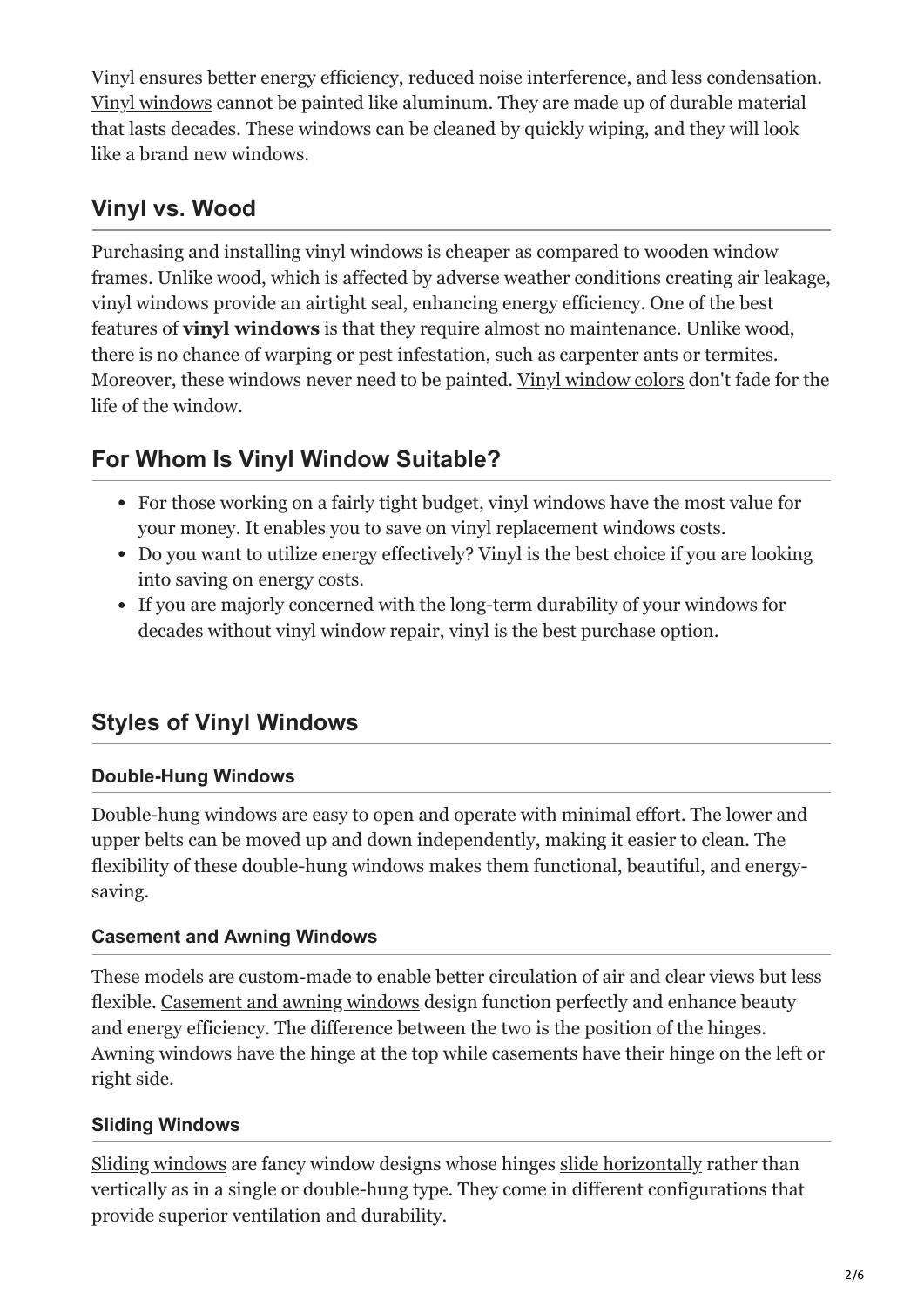#### **Picture Windows**

Picture windows provide plenty of light and unlimited view and most importantly, they improve the appearance of your home and help to save energy.

#### **Bay and Bow Windows**

[Bay and bow windows](https://advancedwindowsusa.com/bay-windows-vs-bow-windows) create the illusion of a larger room and are great at creating room for extra storage space, sitting areas, or hidden compartments.

#### **Garden Windows**

Garden Windows are preferred for the display of horticultural know-how. They bring the outdoors in for more light and beauty.

### **Color & Design Options for Vinyl Windows**

#### **Color Options**

Vinyl windows are a popular choice for many homeowners because they are durable and low maintenance. One of the great things about vinyl windows is that they come in a wide range of colors. Whether you want your windows to blend in with your home's exterior or make a bold statement, you're sure to find a color that suits your needs. Some of the most popular vinyl window frame colors include white, tan, and black. However at Advanced Windows, we offer a wide array of vinyl frame colors to make your home aesthetically appealing.



#### **Grid Patterns**

Window grilles are a wonderful way to add style to your home. No matter what your home's style, there's a window grille to accentuate it. Advanced Window Products offers many different styles of window grids. By mixing and matching different styles, you can create a unique look that expresses your personal taste. So whatever your home's style, we have a window grid to suit it.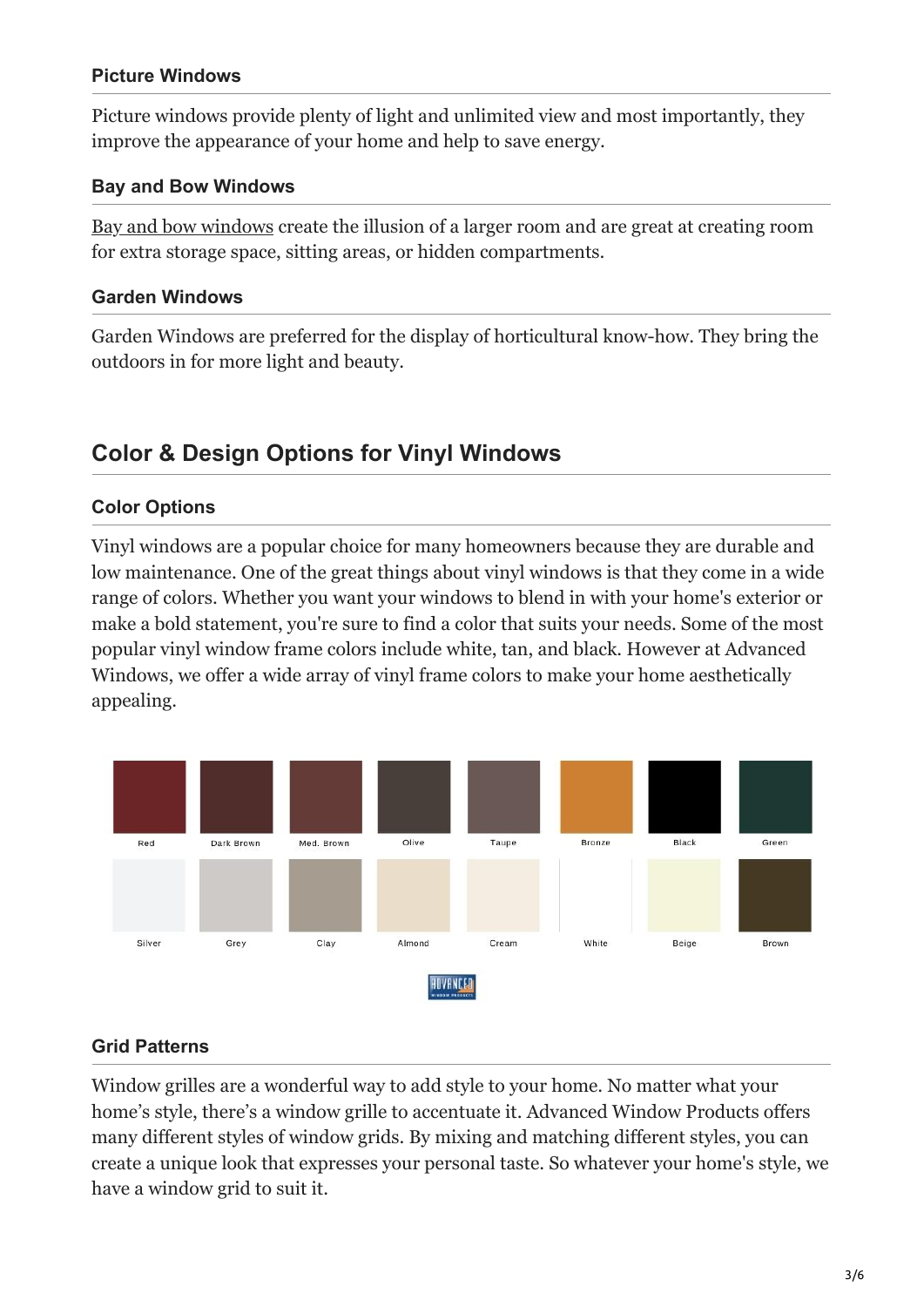

## **Vinyl Window Installation Process**

For homeowners, installation and ordering of contemporary windows is a breeze. After only a few easy and stress-free steps, you can expect to be enjoying your brand-new windows.

Advanced Windows Consultation and Window Installation Process:



## **Maintenance & Cleaning Instructions for Vinyl Windows**

To care for the interior and exterior windows looking and working their best, follow these tips.

- Demonstrate to the whole family how to use windows.
- On a regular basis, clean the inside vinyl frame.
- On rare occasions, clean the vinyl frame on the outside.
- Keep the tracks clean.
- Clean the vinyl window screens.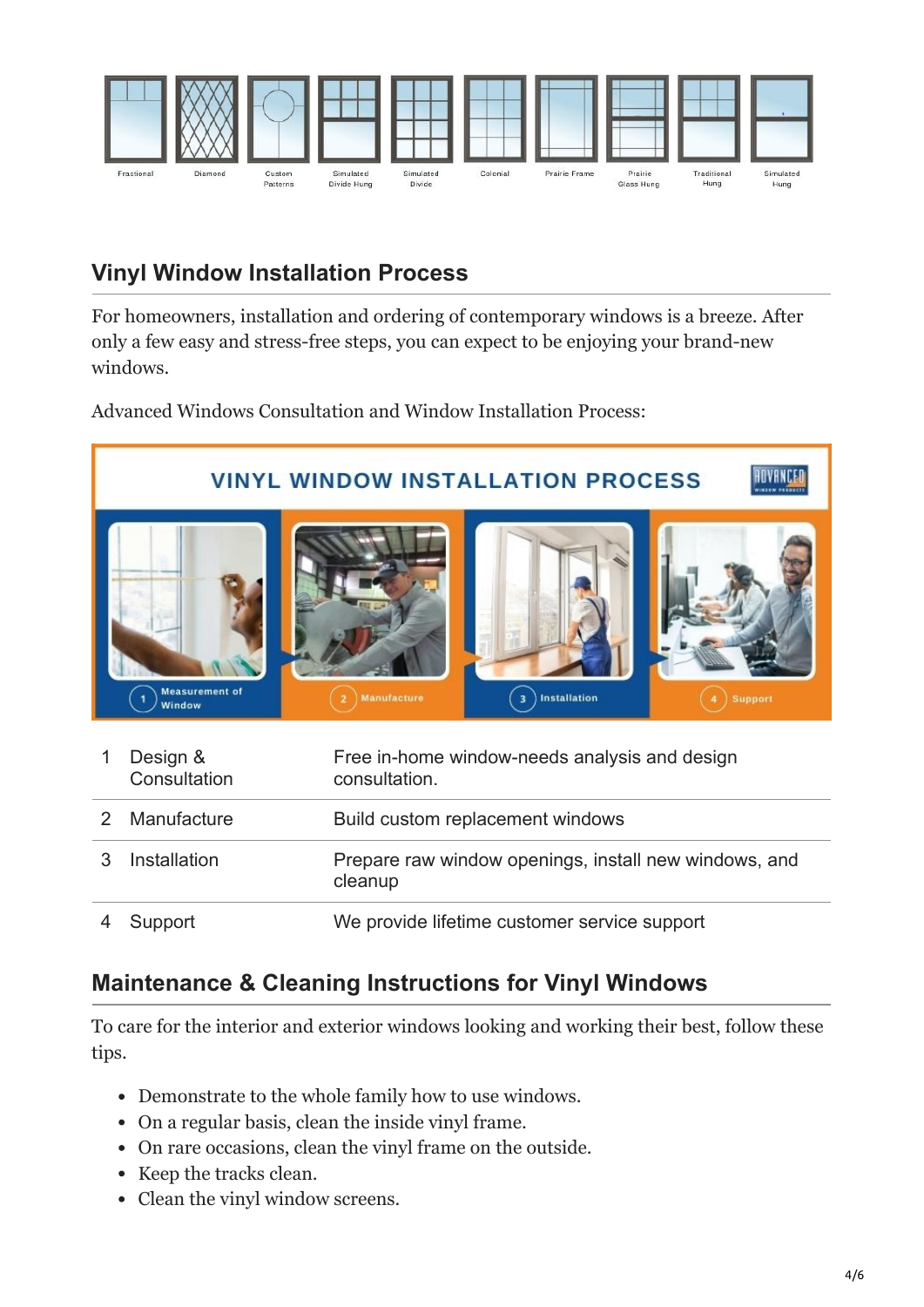### **Warranty on Vinyl Windows**

Advanced Window Products is Utah's Number 1 window company. We are the most wellknown company in the area for providing energy-efficient windows and doors as a result of our exceptional product quality and pricing.

From traditional window and door styles to the latest designs and updated technologies, we offer you the best energy-efficient home improvement products.

#### **\$2,000 OFF when you buy 10 windows or more!**

Here are some more of the significant forms of savings on window replacement cost from using Advanced Window Products for home improvement:

- Our customers buy our doors and windows factory-direct and save the retail markup!
- Save a bundle with \$0 down and 0% financing for 24 months (with qualified credit).
- We offer our 100% satisfaction guarantee on all our products.
- Advanced Window Products come with a double lifetime warranty.
- Get a significant IRS investment tax credit for installing energy-efficient windows!

Our window installation specialists are all factory-trained, and AAMA, Lead-Safe, NFRC, and Energy Star® certified.

### **Frequently Asked Questions About Vinyl Windows**

#### **[What Is the Most Affordable Window?](#page-4-0)**

<span id="page-4-0"></span>Of all today's most popular window framing materials, vinyl frame windows cost the least. [Installing vinyl replacement windows](https://advancedwindowsusa.com/vinyl-compared-to-wood-window-frames) can cost only about half the price of the same style in wood frames. They're also the best value in terms of the level of energy efficiency and durability they deliver for the price. Vinyl window frames are exceptionally energyefficient, due to the unique engineering of the vinyl frame to maximize its insulative effectiveness. Additionally, vinyl windows offer the lowest maintenance cost, by far.

#### **What Style Options Are Vinyl Windows Available In?**

#### **Are Vinyl Windows Energy-Efficient?**

#### **Do Vinyl Windows Require a Lot of Maintenance?**

#### **Are Vinyl Windows Available in Colors Other than White?**

**Are Vinyl Windows Expensive?**